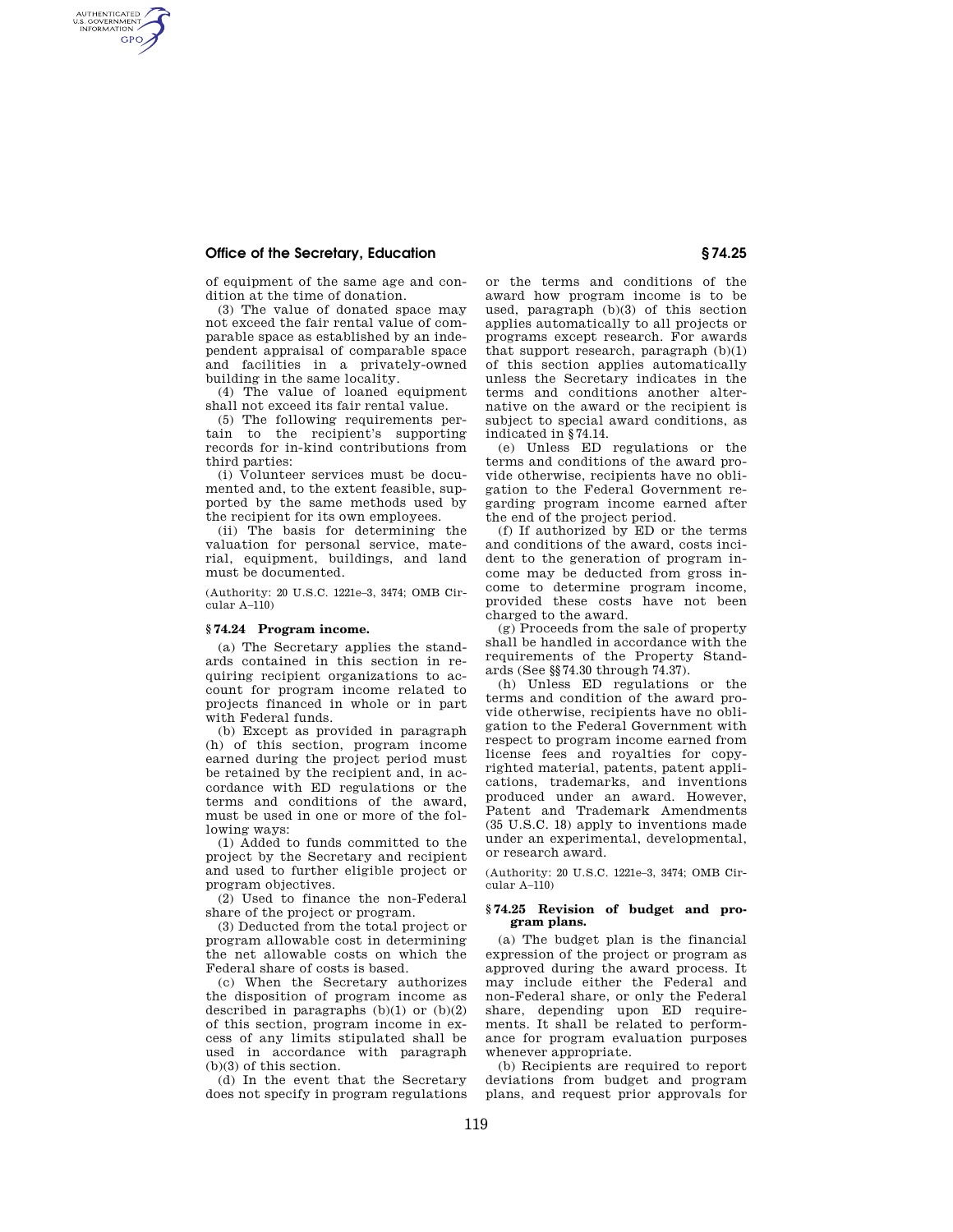budget and program plan revisions, in accordance with this section.

(c) For nonconstruction awards, recipients shall request prior approvals from ED for one or more of the following program or budget related reasons:

(1) Change in the scope or the objective of the project or program (even if there is no associated budget revision requiring prior written approval).

(2) Change in a key person specified in the application or award document.

(3) The absence for more than three months, or a 25 percent reduction in time devoted to the project, by the approved project director or principal investigator.

(4) The need for additional Federal funding.

(5) The transfer of amounts budgeted for indirect costs to absorb increases in direct costs, or vice versa, if approval is required by the Secretary.

(6) The inclusion, unless waived by the Secretary, of costs that require prior approval in accordance with OMB Circular A–21—Cost Principles for Institutions of Higher Education, OMB Circular A–122—Cost Principles for Non-Profit Organizations, or 45 CFR part 74, appendix E—Principles for Determining Costs Applicable to Research and Development under Grants and Contracts with Hospitals, or 48 CFR part 31—Contract Cost Principles and Procedures, as applicable.

(7) The transfer of funds allotted for training allowances (direct payment to trainees) to other categories of expense.

(8) Unless described in the application and funded in the approved awards, the subaward, transfer or contracting out of any work under an award. This provision does not apply to the purchase of supplies, material, equipment, or general support services.

(d) No other prior approval requirements for specific items are imposed unless a deviation has been approved by OMB.

(e) Except for requirements listed in paragraphs  $(c)(1)$  and  $(c)(4)$  of this section, the Secretary may waive cost-related and administrative prior written approvals required by this part and OMB Circulars A–21 and A–122. These waivers may authorize recipients to do any one or more of the following:

(1) Incur pre-award costs 90 calendar days prior to award or more than 90 calendar days with the prior approval of the Secretary. All pre-award costs are incurred at the recipient's risk (i.e., the Secretary is under no obligation to reimburse these costs if for any reason the recipient does not receive an award or if the award is less than anticipated and inadequate to cover these costs).

(2)(i) Initiate a one-time extension of the expiration date of the award of up to 12 months unless one or more of the following conditions apply:

(A) The terms and conditions of award prohibit the extension.

(B) The extension requires additional Federal funds.

(C) The extension involves any change in the approved objectives or scope of the project.

(ii) For one-time extensions, the recipient shall notify the Secretary in writing with the supporting reasons and revised expiration date at least 10 days before the expiration date specified in the award. This one-time extension may not be exercised merely for the purpose of using unobligated balances.

(3) Carry forward unobligated balances to subsequent funding periods.

(4) For awards that support research, unless the Secretary provides otherwise in the award or in ED's regulations, the prior approval requirements described in paragraph (e) of this section are automatically waived (i.e., recipients need not obtain prior approvals) unless one of the conditions included in paragraph  $(e)(2)(i)$  of this section applies.

(f) The Secretary may restrict the transfer of funds among direct cost categories or programs, functions and activities for awards in which the Federal share of the project exceeds \$100,000 and the cumulative amount of the transfers exceeds or is expected to exceed 10 percent of the total budget as last approved by the Secretary. The Secretary does not permit a transfer that would cause any Federal appropriation or part thereof to be used for purposes other than those consistent